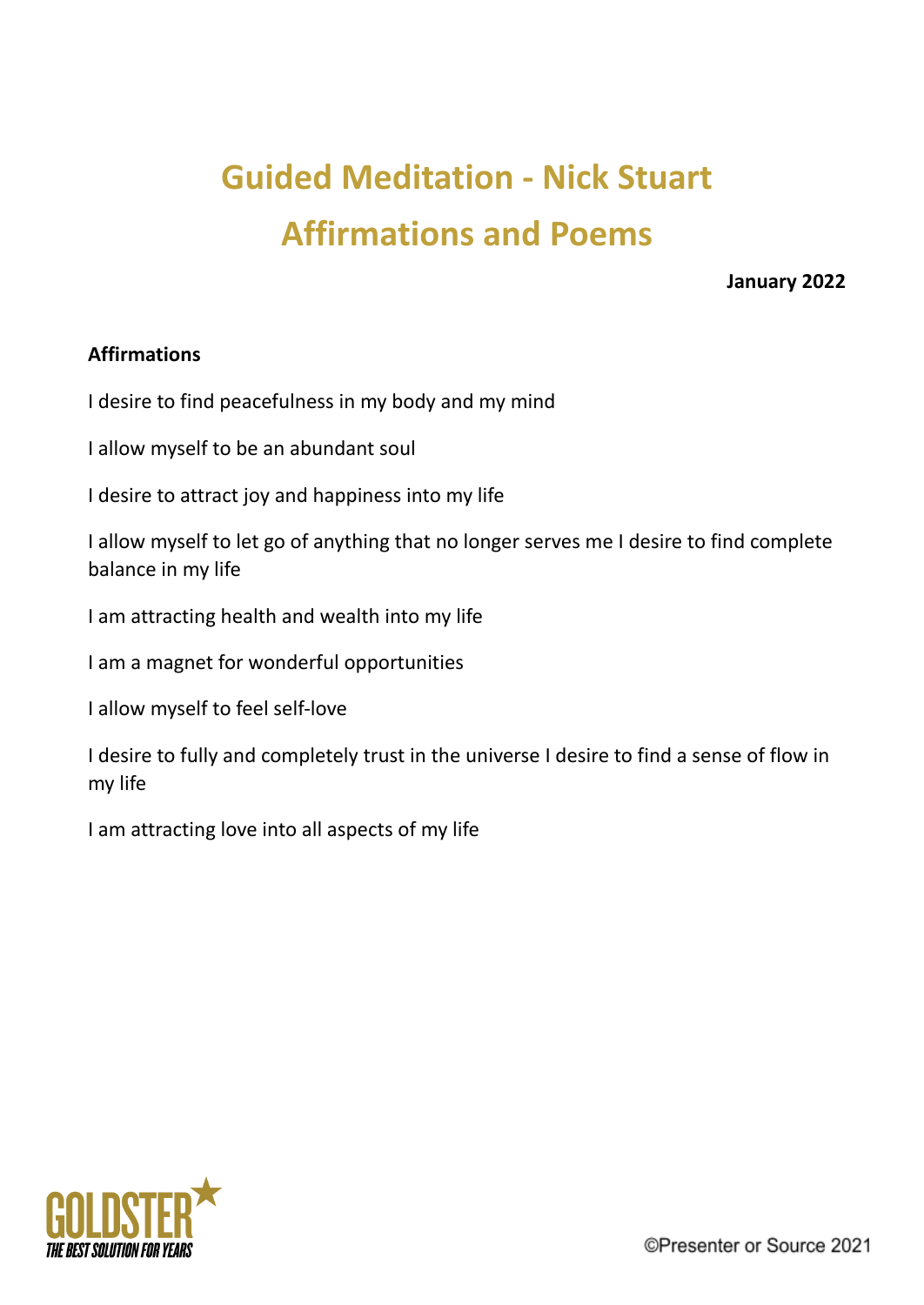### **Poem Week 1**

### **Living in the now - Vanessa Hughes**

What's gone has made you what you are

So don't fear what's ahead

Put trust in what will be, will be

And choose to live instead

Don't live in the now worrying what may or may not be Take this moment in your time

And like it totally

There's no time like the present

Breathe deep and feel alive

Living in the here and now

Will help you rise and thrive

Now is all there ever is

It's the only time that's real

Let the future take the course

And leave the past to heal

#### **Poem Week 2**

May the sun bring you new energy by day

May the moon softly restore you by night

May the rain wash away your worries

May the breeze blow new strength into your being

May you walk gently through the world and know it's beauty all the days of your life.